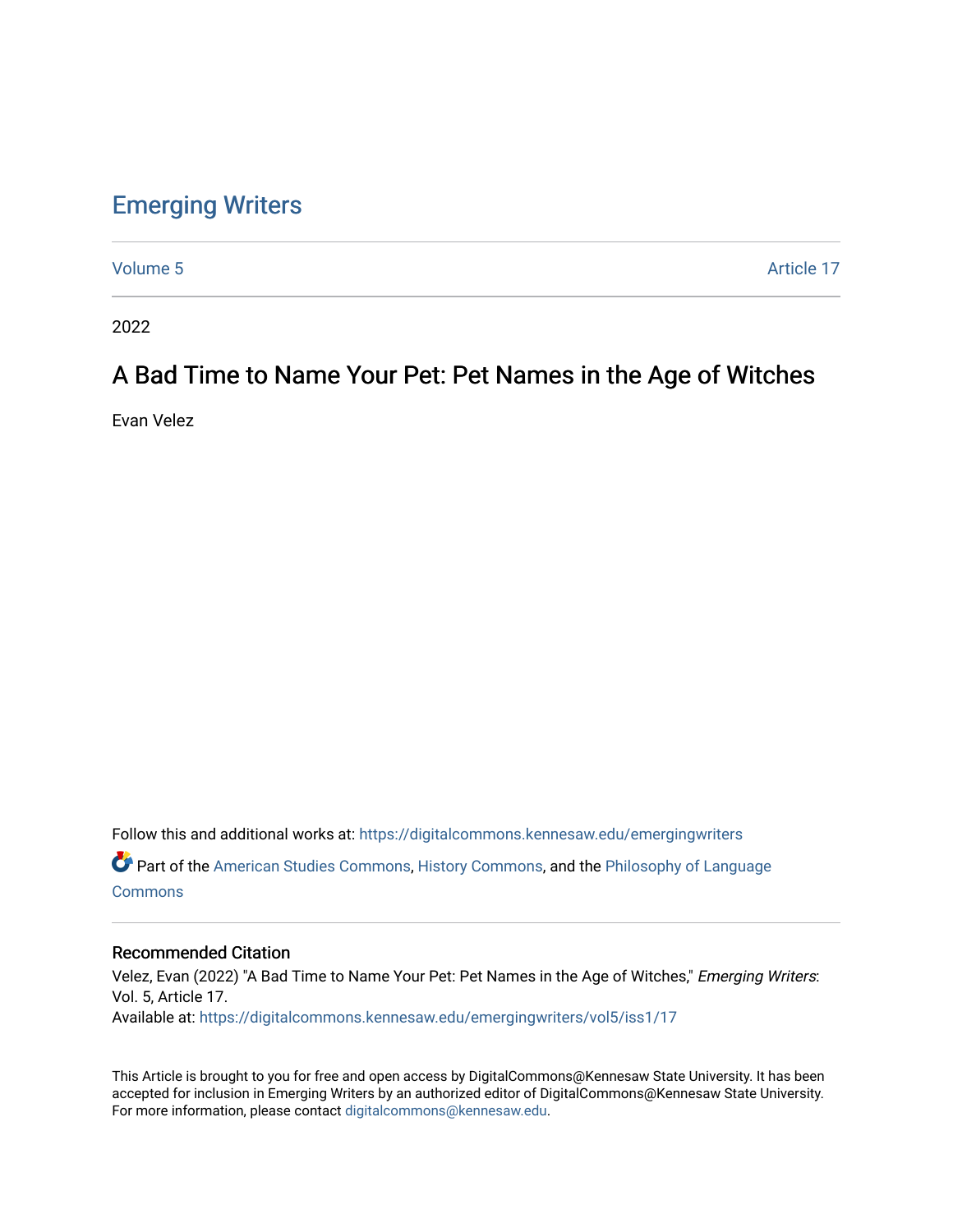# A Bad Time to Name Your Pet: Pet Names in the Age of Witches by Evan Velez

Do you have a pet with a name? If so, you might have been a suspected witch. When people still believed that witches were real, they partially associated giving pets personal names with witches as well as ordinary people (Howe 239). Naming pets implied a type of relationship that was considered part of "perverted motherhood," the corrupted motherly relationship that witches supposedly had with their demons (Howe 239). In this corrupt relationship, these "familiars" sucked blood from the witch at the "witch's teat," like real babies suckling milk from their mothers (Howe 239; "Salem Witch Trials" 4:26-4:32). However, these demons were not babies, and they did not want milk. These demons were commonly referred to as "familiars" (Howe 239). These demon "familiars" appeared as animals and obeyed the witch's will (Niehoff par 31). They could be just about any animal, such as pets or even wild animals (Gifford 8). This evil motherly relationship is only one of the many terrifying fantasies that people imagined of "witches." This example demonstrates how the lore people created about witches was designed with women in mind ("Salem Witch Trials" 13:47-14:31). The most unusual thing was how names might have accompanied perverted motherhood. How do pet names relate to witch trials? In witch trials, the names of these animals, or familiars, could both intentionally and unintentionally manipulate people's emotions and cause a sinister type of personification or anthropomorphization.

Overall, witch accusations were mainly a deadly social game, where the losers were often hanged. It has often been said that social standing influenced whether a person was accused of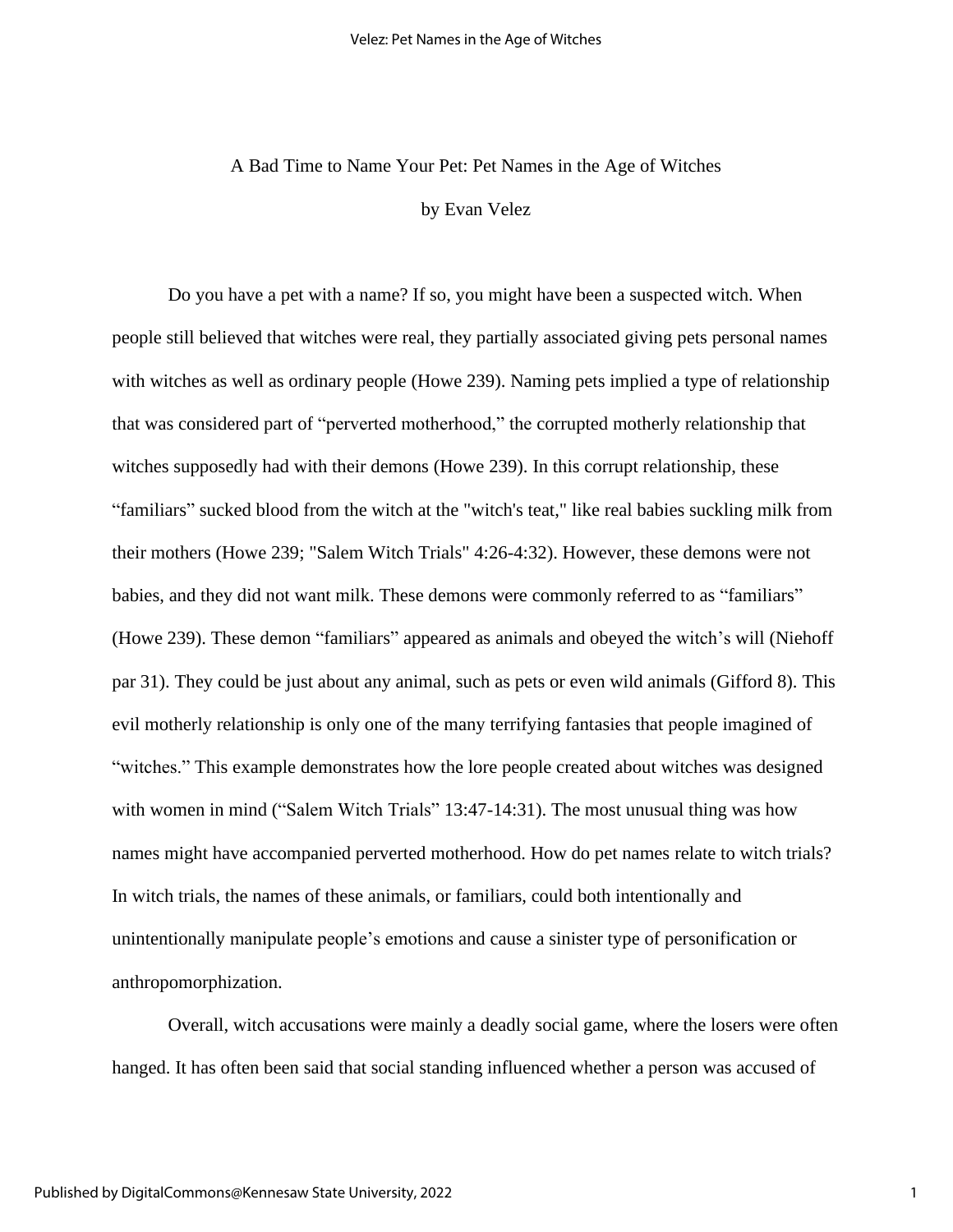being a witch (Howe 238; Norton par 18,20; Kamensky qtd in. "Salem Witch Trials" 14:42- 14:54; Niehoff par 26). Even an author from the witch trials era, Reginald Scot, admits in his book *The Discourie of Witchcraft* that most witches were usually poor, helpless beggars (qtd in. Howe 20-21). In George Gifford's *Dialogue Concerning Witches and Witchcraft*, one of the characters, Daniel, talked about people he suspected were witches. He said, "there be two or three in our town I like not" (Gifford qtd in. Howe 24). When he said this, he had nothing that could have been considered solid proof back then. In fact, seeing some proof would not motivate him to find more proof. This is true because all possible "proof" was only significant if interpreted a certain way. According to Len Niehoff, finding proof was likely easy since "testimony that the accused had been in the presence of pretty much anyone or anything pointed toward guilt" because both people and animals could potentially be the devil or the devil's subjects (par 36). Thus, one only needs the motivation to find proof because finding it was so easy. It would, of course, make sense if this motivation was influenced by social standing. In the end, social standing indeed influenced who was accused of witchcraft. Names were one thing that could help create this fear of witches.

Names and anthropomorphization can profoundly affect people. When people anthropomorphize something, such as a familiar, they view it as human-like and assign it a personality (Brédart 33). The word anthropomorphic has both a verb and an adjective form. Anthropomorphizing is the action of humanizing an object, while cartoon characters can be described as anthropomorphic ("Anthropomorphize"). Advertisements are a common source of such personified objects. These anthropomorphized objects may talk, have arms, or have facial expressions. Anthropomophization is a tactic that is supposed to increase sales (Yuan et al. 450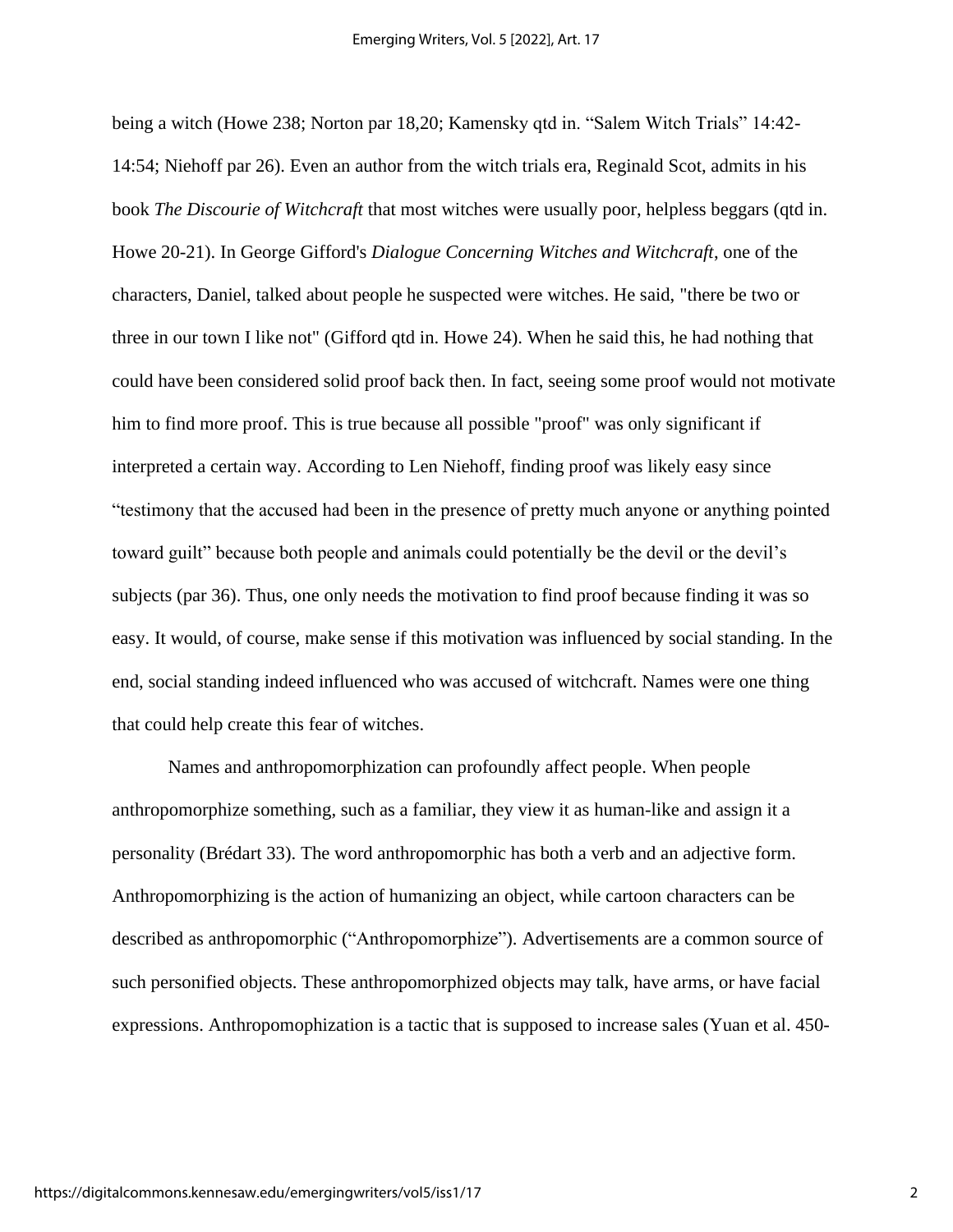451). Such use of anthropomorphism is a compelling example of anthropomorphization's profound effect on people.

How do names relate to anthropomorphization? Research suggests that names might also be a factor in anthropomorphization (Brédart 35). This association between names and anthropomorphization is especially pronounced when people use human personal names for inanimate objects. Some examples might include Mount Saint Helens, the city called "Lincoln," and the ship called *St. Lewis*. Anthropomorphization may sound unusual, but it is not uncommon for people to show tendencies towards anthropomorphizing objects (Brédart 33, 35). Since simply giving names to objects can cause anthropomorphization, it is easy to see how people can anthropomorphize objects without thinking about it.

In one study on names, Serge Brédart investigates the more precise details in the relationship between name-giving and anthropomorphism. His paper investigated the relative "when" between anthropomorphization and name-giving. In other words, he wanted to know whether a person anthropomorphizes an object first and then names it or if it happens the other way around. He does show instances in which he thinks "personification follows name-giving" (Brédart 34). His examples included instances where people named self-driving cars, voice assistants, and business mascots (Brédart 34). His experiment examines another more naturally occurring instance. Specifically, his experiment investigated name-giving by ordinary people in their day-to-day lives. The results of Brédart's survey said that 59.6% of the people naming objects anthropomorphized them, while the other 40% did not. After seeing the experiment's results, he concluded that "personification was not a prerequisite to name-giving" because the people who gave personal names did not all personify the objects that they named (Brédart 34). These results do show that anthropomorphizing does not *always* happen before name-giving, but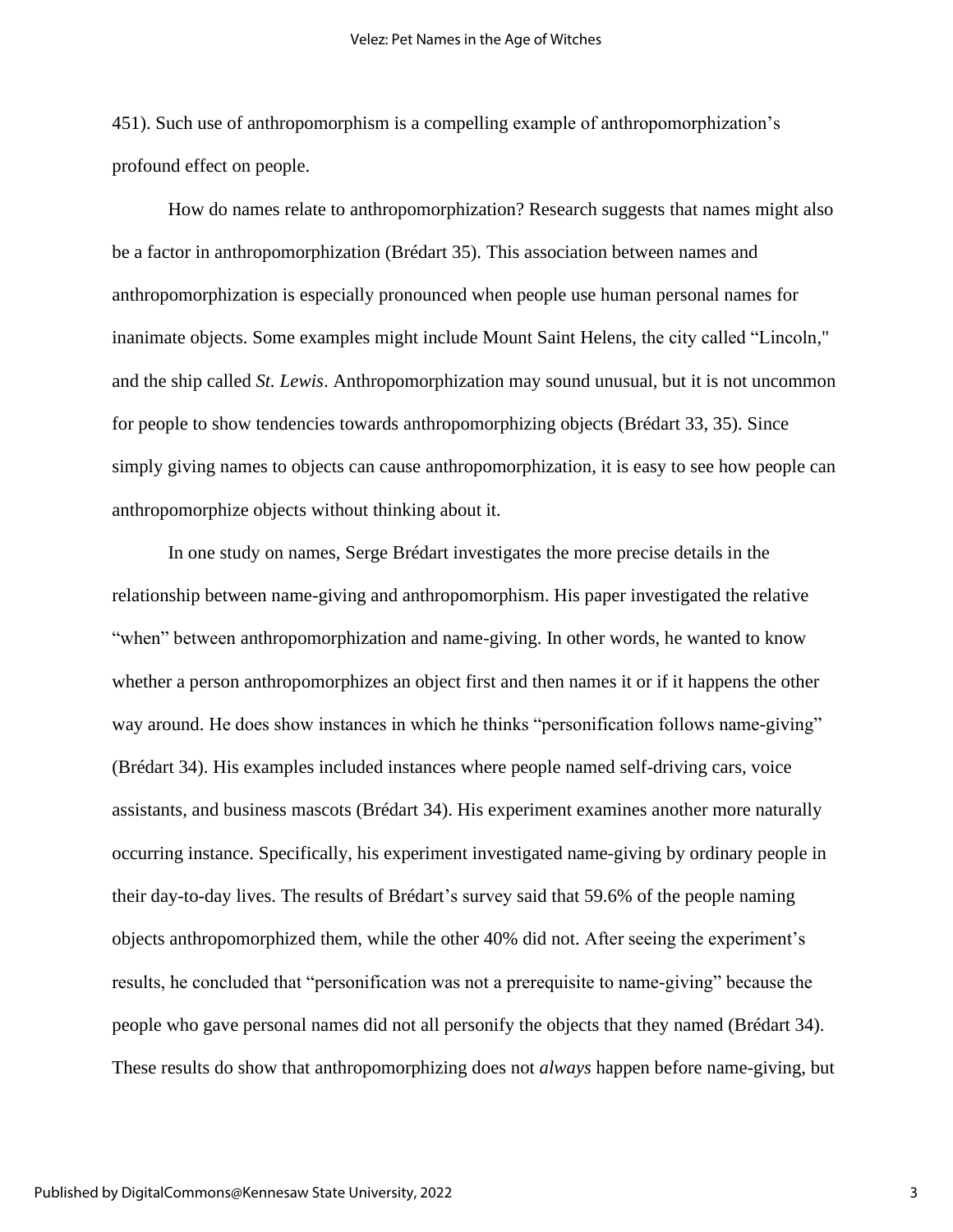it does not entirely rule out the possibility of anthropomorphism before name-giving. In fact, anyone can see that the results do prove the existence of a relationship between names and personification, but Brédart mainly seeks to quantify the strength of this relationship. His research is also silent on whether one person anthropomorphizing objects affects other people. The closest he comes to mentioning others' influence is when he says, "[Some of the reasons for first naming objects were from] friends (or relatives) [doing] it with similar objects" (Brédart 35). This mention is somewhat unclear whether the people citing these reasons had anthropomorphized objects or not, but it still shows the possibility of peer pressure in communities such as small Puritan settlements. This peer pressure would potentially cause names for pets and animals to be rapidly adopted.

*Why* the pet was really named or *why* the pet really behaved strangely would not matter to the colonists. One often hears the saying, "perception is reality." Assuming this is true, it is reasonable to conclude that the "objects" that make up an internal reality must be just as important as the internal reality itself. The "objects" of this internal reality could, of course, be affected by anthropomorphism. In the *Penguin Book of Witches*, Katherine Howe describes witches and witchcraft as "a legitimate, but dangerous category for explaining reality" (xii). Randolph Charlton agrees. In his paper "Fictions of the Internal Object," he talks about people using "internal objects" to understand life (81). "Internal objects" are related to unconscious memories as a child which may manifest themselves in a person's personality (Sheposh Par 1, 7). Although both Richard Sheposh and Charlton are talking more specifically about abstract constructs that cannot exist physically and cannot be held, such as friendships and old memories (Charlton 81), internal fantasies, like familiars, are just as important and relevant to Charlton's discussion because all such things affect how people react to the external world (Charlton 81,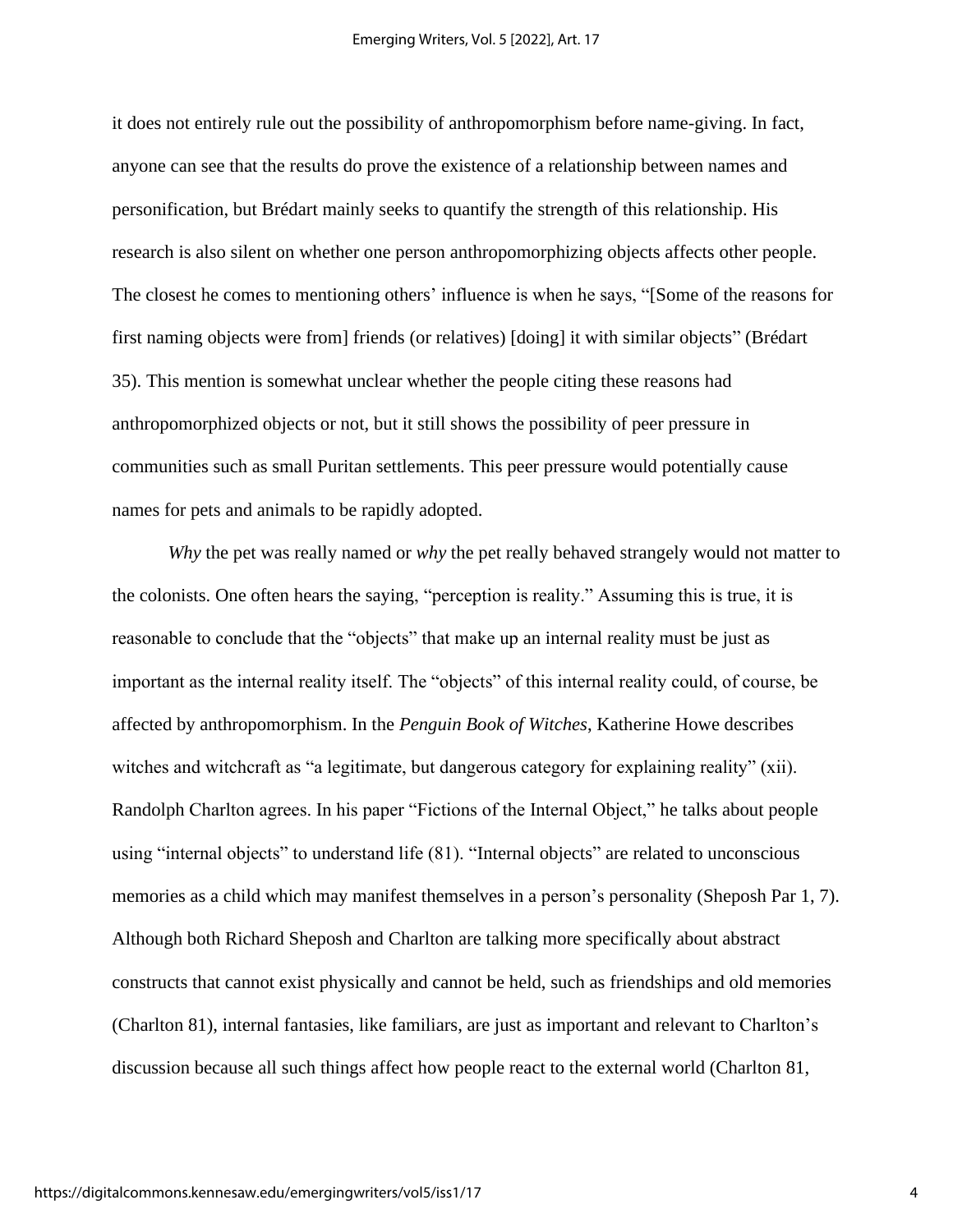#### Velez: Pet Names in the Age of Witches

85). As a result, the belief in witches makes them real to the colonists. If everyone thought that a strange lady named a pet like a child because that witch personified it as a child, then that is what happened. It would all have the same effect on the population. Therefore, the effects of the name would take place whether or not the "witch" actually personified the object or used the name.

In the end, though, how does anthropomorphism have any notable effect on pets? The names of "pets" are what matters, after all. Well, to answer the question, think about what a pet is. According to Jen Wrye, pets and the idea of "petness" are "a social construction" (1035). According to this argument, pets must be especially vulnerable to social attacks on their characters. They expound by defining pets. They say, "… petness, … can generally be defined as the state, quality, or conditions under which a pet is constituted, [this petness] arises from social relations and the treatment of objects [and animals]" (Wrye 1035). Wrye defines any kind of interaction where pets "act back" as interactions that create this "petness" (1050). She believes that one such interaction may be dominance, where the pet can be neutral or resist (1039-1040). Affection can be a form of dominance too because humans express their affection in dominant ways: by taking care of them (Wrye 1039-1040). Whatever interactions people have with their pet increases "petness." Picking up pets, scolding them for getting on the counter, and taking them on walks all build "petness." Humans would, of course, feel rather odd if pets did these things to them instead. This "treatment of objects" and their "social relations" (Wrye 1035) are incredibly significant. These things are so significant that Wrye says they are the defining factors of petness, and, therefore, they are what make pets different from toys and games.

Familiars became a strange kind of pet that could hurt the accused witches. As a result of the familiars' high mobility, they became pieces in this social game. Gifford's dialogue mentions familiars that were random animals (Gifford 8). This must mean that there were interactions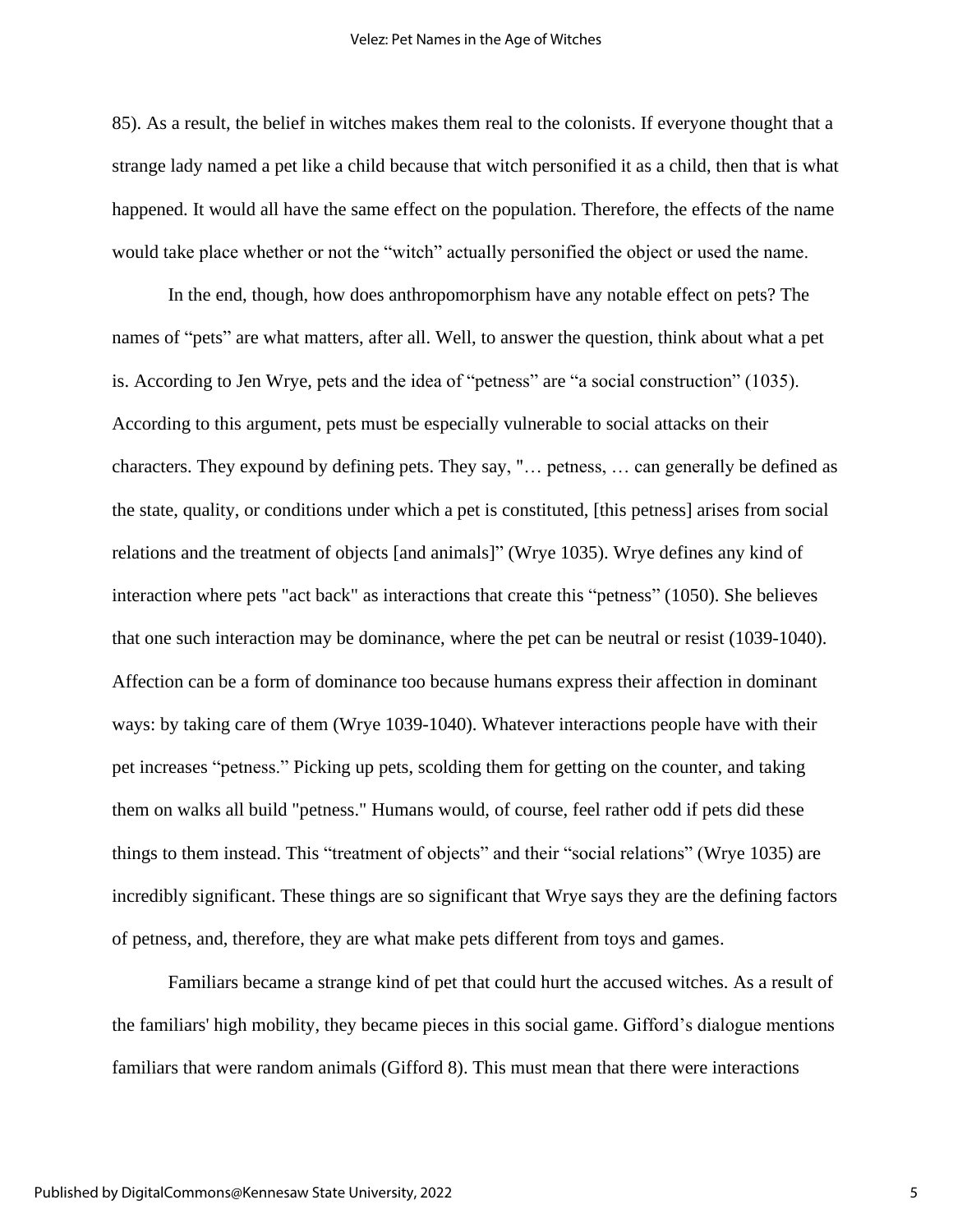between familiars and humans every day. According to Wrye, pet interactions are what categorize anything as a pet (1049-1050). Thus, according to Wrye, they could influence people to perceive even wild animals they do not control to be pet-like. Even though no one keeps wild animals, they may still be community fixtures. Indeed, almost any unpopular animal could be accused of being a familiar. Based on Gifford's dialogue and John Godfrey's trial, people did not even have to see the familiar around the witch (Gifford 8; "Deposition of John Remington" qtd in. Howe 76-77). This happens because the rumors circulating about the witch's evil demon "pet" must influence the animal's reputation and the interactions the town has with that animal. Negative interactions with familiars could be described as shows of dominance and, according to Wrye, shows of dominance are some such interactions that may increase the "petness" of an animal or object (1038-1039). If these interactions are what construct the pet in the human mind, their minds will eventually distort the pet based on interactions with it. That means that these shows of dominance can increase how much of a pet it would seem. Despite the animal being more pet-like than other domesticated or wild animals, it would be in a negative way. It would be a pet they hate, and the interactions would corrupt the perceived personality of the pet. Whether they were wild animals the accused "witch" did not own or "real" pets they fed regularly, the pets' perceived eeriness would end up reflecting negatively on witches. Their mobility adds to the familiar's chances to make an impression without the witch even doing anything.

Nevertheless, this argument about familiars' names has some weakness. Some scientists say that name giving does not affect anthropomorphism. If this is true, then the names of familiars would not affect their perceived personality, but scientists disagree on this. There is much conflict in the scientific community over how names affect anthropomorphism. If so, research about names and anthropomorphism may be much more biased. If research is biased,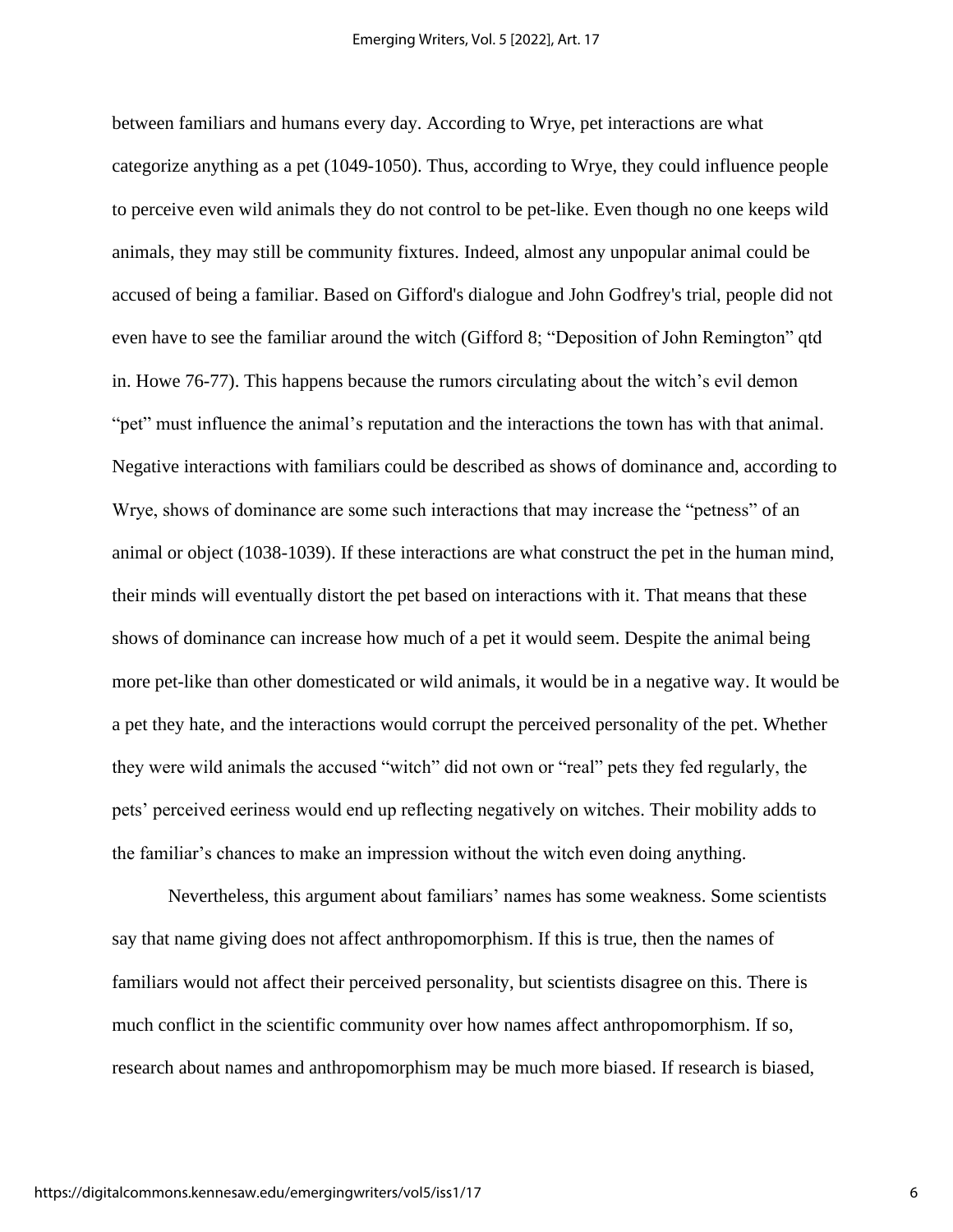then it cannot be trusted. This disagreement about names has, more specifically, arisen from a debate about correct technique (Benson 107). Some scientists, such as Jane Goodall, have stirred up controversy about objectivity with their experiments, primarily because of the way she viewed and used names with the animals she studied (Benson 122). Scientists who care about the objectivity of data are against using personal names in studies. They also believe that names affect anthropomorphism, and thus they would support the idea of familiar's names affecting their perceived behavior or personality. They worry that the connection between names and anthropomorphization runs the risk of researchers assigning study animals subjective personalities (Benson 107-108). Those concerned for animal rights defend the value of humane animal treatment and think that naming research animals would be helpful. They believe that names might not affect anthropomorphism, and thus they would skeptically view the idea of familiar's names affecting perceived behavior. They maintain that naming research animals helps the researchers be conscious of the sentience of the creatures they study (Benson 108). However, both sides agree that anthropomorphization is not totally linked to name-giving (Benson 107, 109-110). Even then, scientists still cannot agree on what this means for naming research animals or the effect of using names in general (Benson, 108-109).

Therefore, this controversy is a flag of caution for those using any research on names' relationships to anthropomorphism. Thankfully, the article by Brédart is an excellent example of an unbiased article. Brédart admits fully in the abstract that anthropomorphism is more prominent in people that had given a name to an object. However, in the same breath, he says that anthropomorphization was not a "prerequisite" (Brédart 33). He acknowledges both sides. He understands that anthropomorphization highly encourages name-giving, but he still sees evidence that it is not a totally connected relationship. He says that about 40% of the participants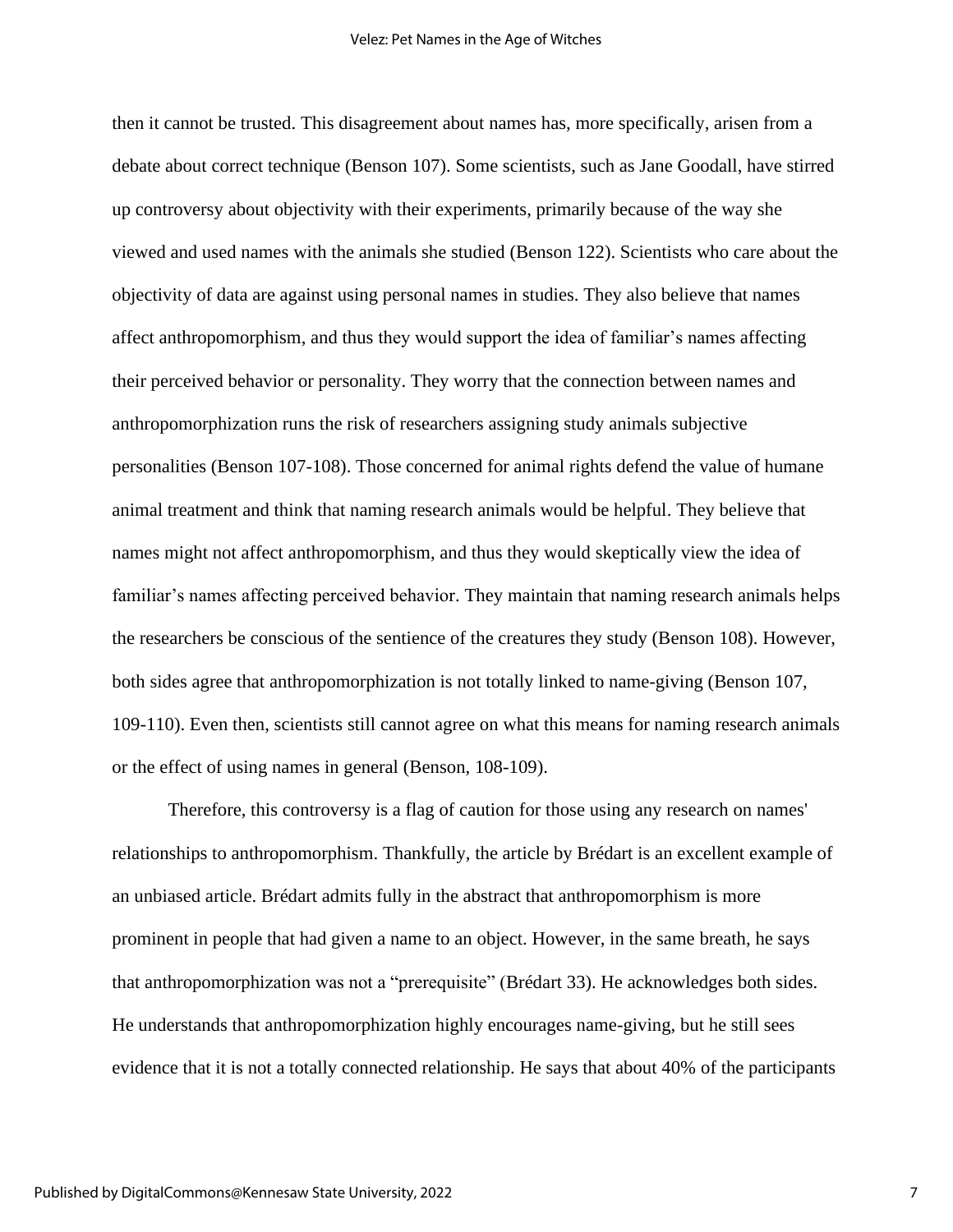who gave names did not anthropomorphize objects (33). Therefore, he shows an exquisitely balanced and unbiased view of this matter and is an authoritative voice on this subject.

Even if names altered the Puritans' perceptions of pets, they would have had their limits in witch trials. Some scientists might maintain that the effect of names would be so insignificant in witch trials as to be practically useless to prosecutors. To an extent, their concerns are valid. People argue over whether personal names for animals in scientific studies would affect the observer, but they are still just studying animals when all is said and done. In fact, Etienne Benson subtitles his conclusion "The Limits of naming" (Benson 122). He goes further to say, "There thus remains a profound asymmetry [in relationships between study animals and *all* scientists] that puts any simple equivalence between the attribution of a personal name and the attribution of liberal subjecthood or rights into doubt," because he believes that the use of names never causes empathy and kindness in and of itself (123). How he argued this issue implies that he believes the way animals are treated still lies mainly within the researcher themselves. Thus, he might also argue that the way familiars were treated was mainly up to other more significant factors. This claim to significance is valid. It is wrong to claim that the names were the most significant factor determining treatment towards witches and familiars.

Nevertheless, the beliefs about the character of familiars and their naming still played a significant role in witch trials. The image of an evil mother was hard to avoid with such names. The name would have compounded the horror of demons because having to use such a childish name for something perceived as so evil must have seemed unnatural and wrong. This meant a lot to settlers because Puritans created the names 'Joy' and "Patience" because they were characteristics of Holiness (Edwards 3.1 par 4). The use of childish or good names on demons would be an unholy and corrupted use of this practice. Good or childish names did not belong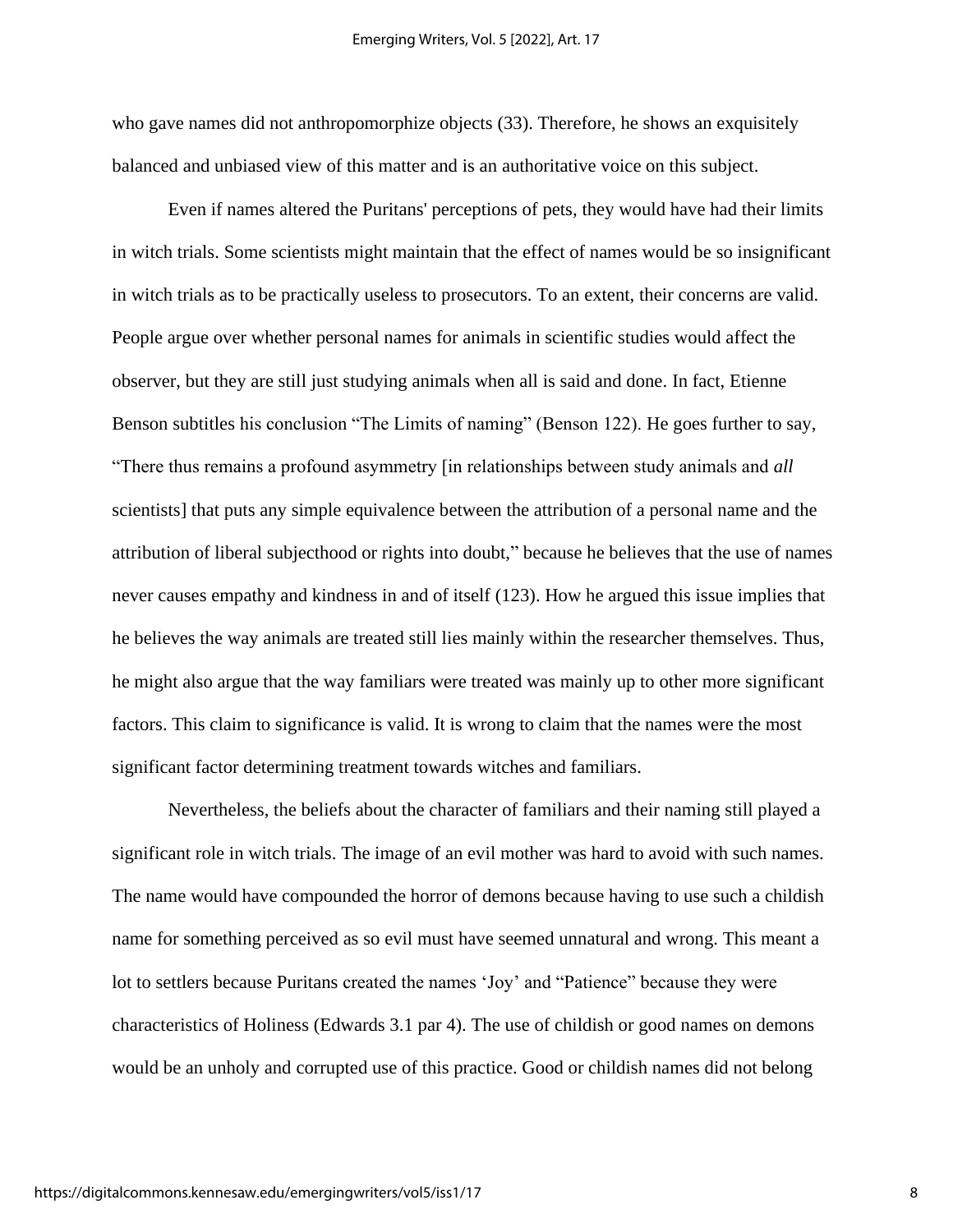with demons. Such things would be considered as horrific lies. Thus, its name would likely have added a dark overtone to the conversation, manipulating their perception in small ways to build on other factors.

In the specific case of the Salem Witch Trials, it is also easy to see that the names of familiar may not have played a part in the accusation and yet still result in a punishment. During the witch trials, a group of girls accused random people of attacking them with magic ("Salem Witch Trials" 33:20- 33:26, 24:24-24:37). The girls' whim was very significant ("Salem Witch Trials" 24:34-24:37) and probably a lot more condemning than familiar names. Nonetheless, one can still see other trials bringing up the names of familiars and their "false" likeness to an animal. In one witch trial before Salem's famous trials, a woman named Ursula Kemp was being tried for witchcraft (*A true and Just Recorde, of the information, examination and confessions of all the witches taken at S. Oses in the countie of Essex* qtd in. Howe 10). Eventually, she "confessed" that she had four familiars (*A true and Just Recorde* qtd in. Howe 10). Their names were Tyffin, Tittey, Pigeon, and Jack (*A true and Just Recorde* qtd in. Howe 10). Howe herself noted that Tittey referred to Kemp's corrupt relationship with her familiars (239). In fact, all these names could be said to refer to this relationship to some extent. The nature of these names and their mention shows that familiar names could potentially be a tool used by accusers.

Another obvious flaw resides in what happens when the familiar names do not comply with the naming stereotype, and it does happen. There are instances in which the familiar's name does not comply with the stereotype or is never even mentioned, but the trial still results in a guilty verdict. Some examples included the trial of John Godfrey in 1658-9, or Sarah Good, Sarah Osburn, and Tituba's trial, among many more (Howe 71-83, 132-149). As these trials show, the lack of familiar names is not essential. It is just one "proof" out of an infinitely large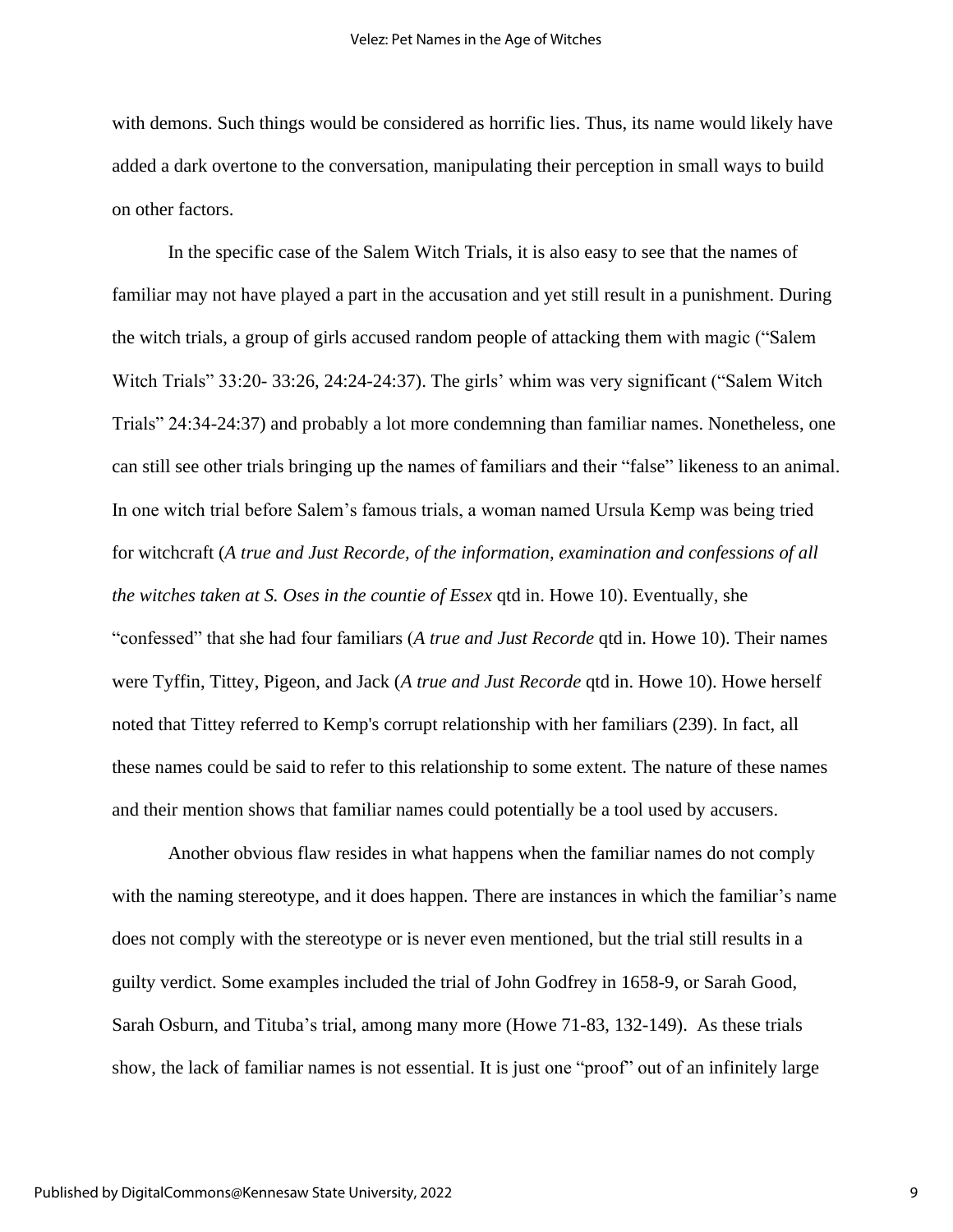pool of "proof" that may be chosen from by confirmation bias. The way the witch's teat was used as proof is an excellent example of this. If a teat was not found, a person could still be a witch because the witch could have used magical or nonmagical means to suppress it (Niehoff par 36). It may have been the same way with names. The childish names did not need to be found for a witch to be guilty. The existence of such names simply made the use of other proofs less necessary and would add some weight to the easily found pile of "evidence."

The witches' familiars' story shows that the effect of anthropomorphization on pets can indeed be harmful when taken in the wrong direction. In the age of witches, the town could either glorify them in their personifications or condemn them. Such negative anthropomorphization was partially possible through the beliefs surrounding how demon familiars may be named. Pets have always been a part of our lives that we treasure in our hearts, and they would have been affected by such attacks on their character. Crazy attacks on pets were possible too because of an internal reality highly divergent from the actual reality. The internal reality of the Puritans allowed for the existence of demons disguised as pets, making it a bad time to name your pet cat Tom.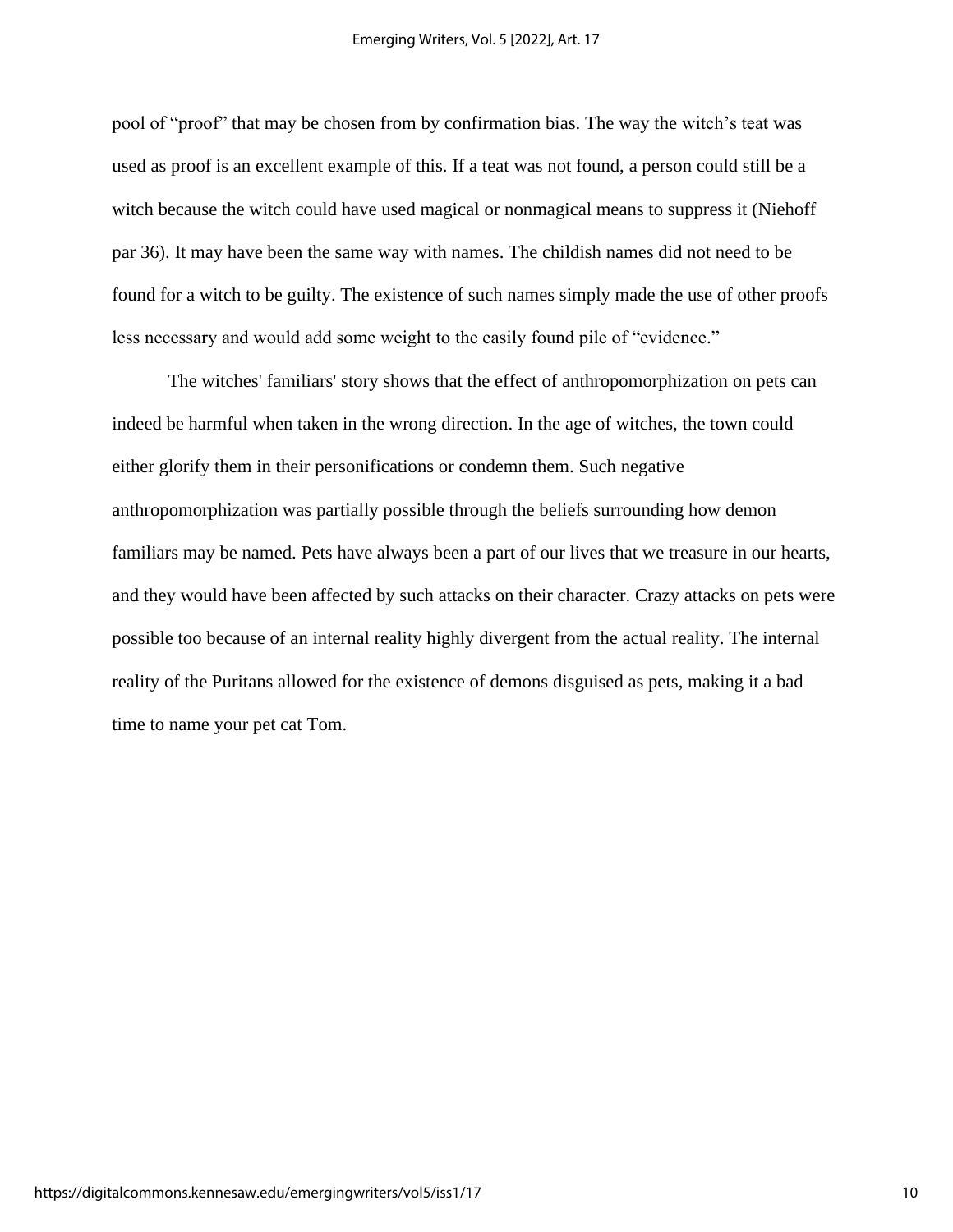### Works Cited

- Benson, Etienne S. "Naming the Ethological Subject." *Science in Context*, vol. 29, no. 1, Mar. 2016, pp. 107–128. *EBSCOhost*, doi:10.1017/S026988971500040X.
- Brédart, Serge. "The Influence of Anthropomorphism on Giving Personal Names to Objects." *Advances in Cognitive Psychology*, vol. 17, no. 1, Mar. 2021, pp. 33–37. *EBSCOhost*, doi:10.5709/acp-0314-1.
- Charlton, Randolph S. "Fictions of the Internal Object." *Journal of Analytical Psychology*, vol. 42, no. 1, Jan. 1997, pp. 81–97. *EBSCOhost*,

search.ebscohost.com/login.aspx?direct=true&AuthType=ip,shib&db=pbh&AN=122440 34&site=eds-live&scope=site.

Edwards, John. *Language and Identity. Key Topics in Sociolinguistics*. Cambridge UP, 2009.

Gifford, George.. *A Dialogue Concerning Witches and Witchcraftes in which is Laide Open how Craftely the Diuell Deceiueth Not Onely the Witches but Many Other and so Leadeth them Awrie into Many Great Errours. by George Giffard Minister of Gods Word in Maldon.* London, Printed by Iohn Windet for Tobie Cooke and Mihil Hart, and are to be sold by Tobie Cooke] in Pauls Church-yard, at the Tygers head, 1593*. ProQuest*, www.proquest.com/books/dialogue-concerning-witches-witchcraftes-whichis/docview/2240872262/se-2?accountid=11824.

Howe, Katherine. *The Penguin Book of Witches*. Penguin Group, 2014.

"Anthropomorphize." *Merriam Webster*, [https://www.merriam-](https://www.merriam-webster.com/dictionary/anthropomorphize)

[webster.com/dictionary/anthropomorphize,](https://www.merriam-webster.com/dictionary/anthropomorphize) Accessed 6 December 2021.

Niehoff, Len. "Proof at the Salem Witch Trials." *Litigation*, vol. 47, no. 1, Fall 2020, pp. 21–

25. *EBSCOhost*,